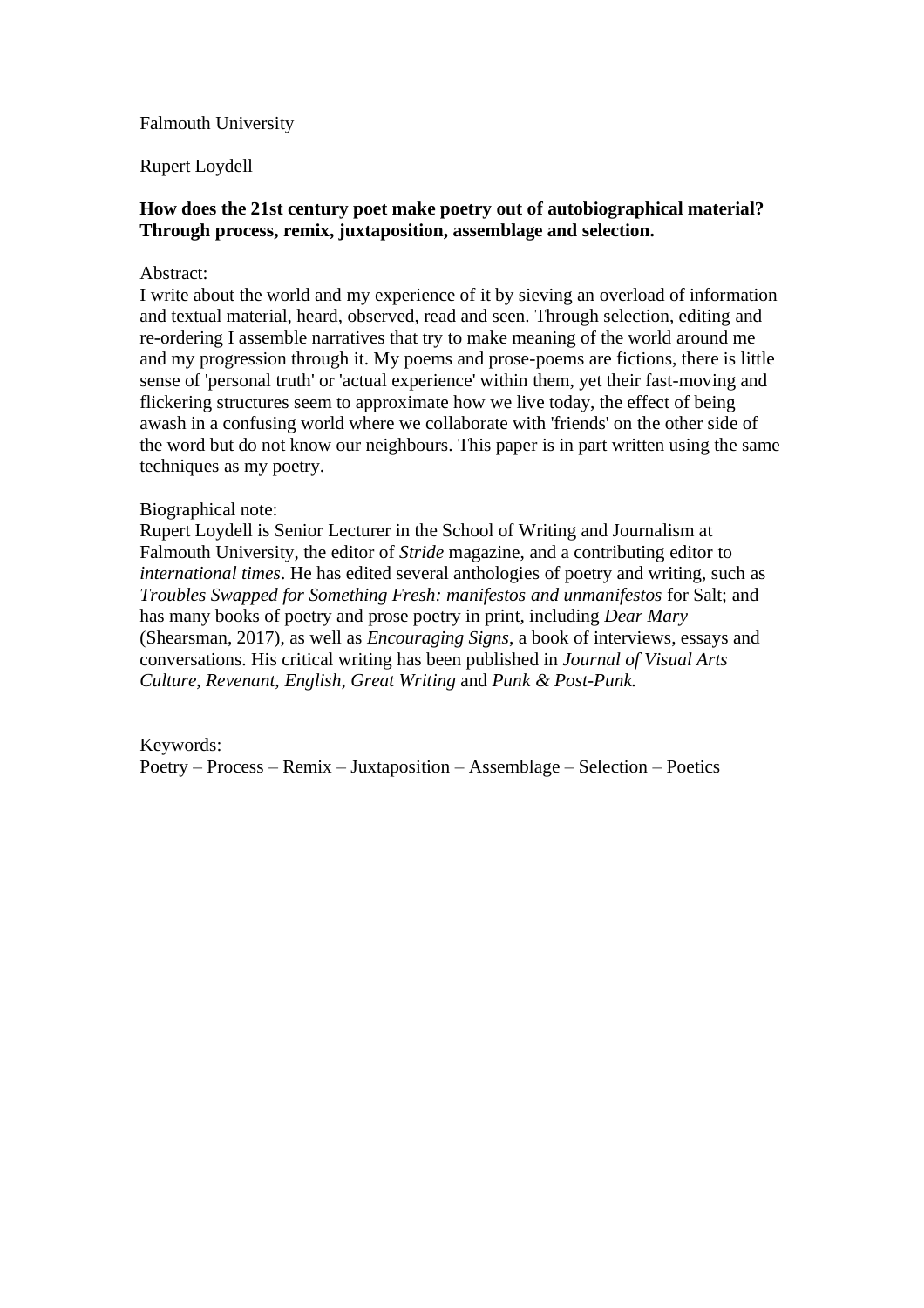'[H]ow do we tell stories when we are confronted with a litany of overload, immersion and hyper-acceleration?'

– Paul D. Miller aka DJ Spooky That Subliminal Kid (Miller 2016: 199)

We cannot help but express ourselves in our writing. '[T]he suppression of selfexpression is impossible' says Kenneth Goldsmith, later adding that '[t]he act of choosing and reframing tells us as much about ourselves as our story about our mother's cancer operation' (Goldsmith 2011: 9) Neither is there any right way for a writer to produce their writing. Poet-critic Charles Bernstein argues that:

Whatever gets written gets written in a particular shape, uses a particular vocabulary & syntax, & a variety of chosen techniques. Whether its shape, syntax & vocabulary results from an attraction (or ideological attachment to) the organic & spontaneous, or to some other look, it is equally chosen. Sometimes this process takes place intuitively or unconsciously (the pull of influence comes in here, since somewhere in the back of the mind are models for what looks natural, personal, magical, mystical, spontaneous, automatic, dreamlike, confessional, didactic, shocking). Sometimes it is a very conscious process. Any way, you're responsible for what turns up. (Bernstein 1984: 43)

In case we miss the point, later in the same essay he clarifies the point: 'There is no natural look or sound to a poem. Every element is intended, chosen.' (Bernstein 1984: 44)

Bruce Andrews more radically declares that

Language is the center, the primary material, the sacred corpus, the primum mobile, the erotic sense of its own shared reality. Not a separate but a distinguishing reality. Yet where is the energy invested?

 There is nothing to decipher. There is nothing to explain. (Andrews 1984: 31)

But perhaps there is...

For the last decade or so my main way of writing has been to assemble phrases into a poem. These phrases come from my own notebooks, from books I am reading at the time (sometimes almost grabbed at random; at other times phrases I've jotted down whilst reading), from songs and CD covers, from newspaper and magazines, from in my head… a kind of ongoing diary of experience, reading and observations catalysed and changed by writing processes and my own creative and editorial process, which works towards poems that as more questions than answers, using collage and procedural writing as well as more traditional inspiration and personal confession.

Bernstein has suggested that 'Poetry is turbulent thought, at least that's what I want from it… It leaves things unsettled, unresolved – leaves you knowing less than you did when you started' (Bernstein 1999: 42-43), and my poems explore the world by association and analogy: the 'voices' or polyglossolalia of my work are present in the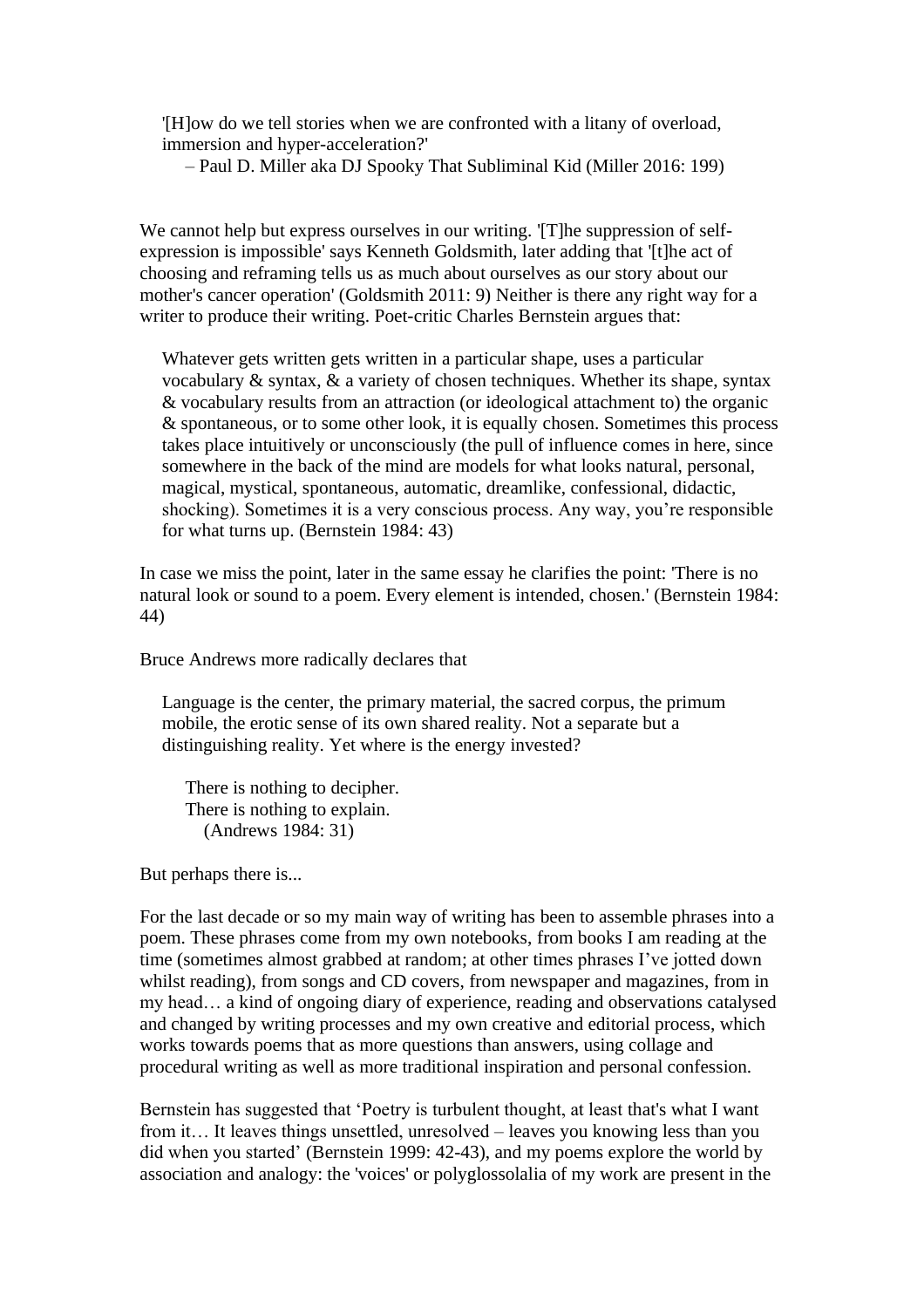way the poems have been constructed, they accumulate meaning by juxtaposition and ordering; 'conversation' and 'conference' are inherent in the way themes may continue through sequences, series or individual poems. Joseph Conte suggests that these 'Serial and procedural forms provide alternative and complementary responses to postmodernity. […] The divine order as a single voice of authority has withdrawn to be replaced by a cacophony of channelled voices, or by no voice at all'. (Conte 1991: 17)

Themes emerge, tentatively appear and disappear in my poems. I try to keep my vocabulary everyday and readable, but distort syntax and linearity to make surprises, jumps, leaps of the imagination. What I read, see and engage with around me often gets directly collaged into poems, so the poems are in many ways very personal. It's my voice because I made it, the process is much more refined than the terms 'collage' or 'cut-up' suggest.

The poet Ann Lauterbach has stated:

I don't want, and I don't think it is necessary, to choose between fragments and wholes. I know this is confusing, but I have come to believe in the notion of whole fragments: pieces of experience, or language, which are understandable and complete in themselves, but which don't necessarily link up with or to a Big Truth or Story or Conclusion. I think our real lives are made up of just such discontinuous fragments – a cup of coffee, the sight of a cardinal in a tree, a kiss, a poem, a scrap of overheard conversation, an image from an ad on TV, an article about Rwanda. The list is endless, and most of these are neither memorable nor important in 'the scheme of things', but taken together they make up our daily lives. (Lauterbach 2003: 105)

and then opens up the idea within a larger perspective:

I think we need to be glad for these bits and pieces, and not insist that they have to fit into some big picture, some imposed coherence. If you extend the notion from one's own personal life to the life of the planet, of the universe, you see how the notion of consistency and wholeness begins to waver; you see that the model is one taken from scientific paradigms in which everything fits. But many things don't 'fit', and as long as we insist on the neatness of the fit, many things of potential significance will be left out, omitted, forgotten. Fragments in this sense suggest the possibility of variety and difference rather than coherence and sameness. They make us think again about what is considered important, or beautiful, or true (you can put in any value here), and so perhaps give us permission to resist moral or aesthetic absolutes. Reality is an invention, a selection, an artifice, not something that actually exists out there/in here in toto. (Lauterbach 2003: 105)

This, of course means the reader has work to do, not least in relating their own reality to the poems presented to them. The poet Dean Young has an interesting response to an interview question about the possibilities of misunderstanding:

*Do you think your poems are defined by misunderstanding?*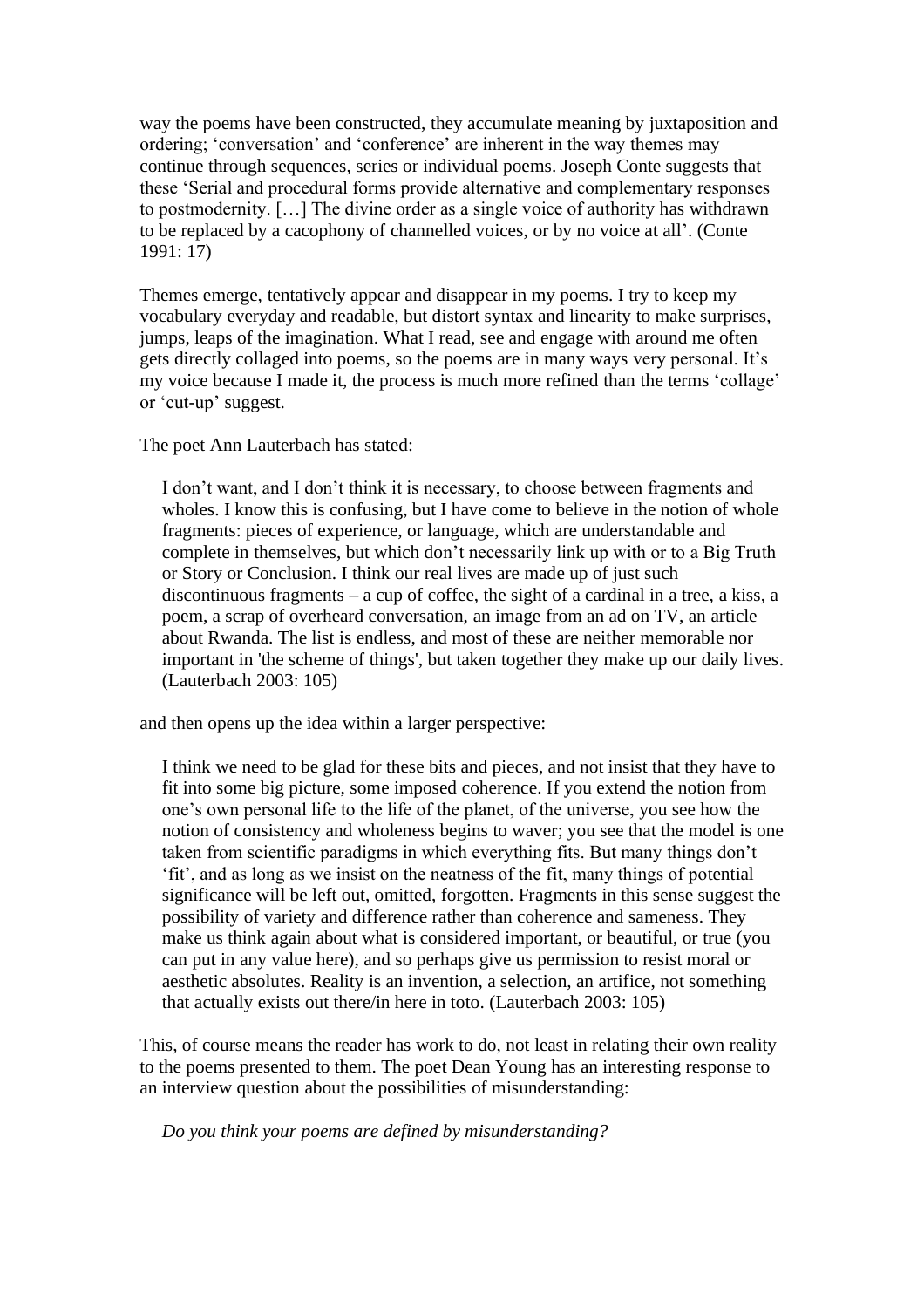I think they're very much about misunderstanding. [...] I think to tie meaning too closely to understanding misses the point. (Young 2002: 86)

This misunderstanding is also about the discrepancy between language and reality, or object, which Lauterbach has also written about:

The world, for many poets, is apprehended *as* language; language is the material of the world. Every object is simultaneously itself and its word. For some poets, the word has more significance than the thing itself; for others, the thing takes priority over its word, and for still others, neither word nor thing has precedence. Although this might be seen as a mere matter of shift in focus, the consequences, in terms of the poet's form, its construction, can be profound. Poets move around in the shadowy space between a word and its object, sometimes wanting to make the difference between the two appear seamless, and sometimes calling attention to the distinctions between them. (Lauterbach 2005: 61-62)

Not only this shadowy space is usable by poets, but the many diverse and specialist languages and objects the world offers are available as subjects. Dean Young responds to his interviewer asking about how he uses 'the physicality of the world' by referring to:

The junk of the world, which is maddening and wonderful. One great thing about the twentieth century is that any discourse can be poetic. [...] For instance in ... I used mangled quotes from technical journals, which is not that experimental – it just allows tones to confront each other. That kind of collage is fun because it can really undercut what I'm doing. At some point I have to know what I'm doing, but that should be pretty far into the process. (Young 2002: 88)

Cole Swensen and David St John write that Young's

more radical use of juxtaposition gives the surface of his work a certain edginess in which the many voices that inhabit it are never entirely at ease. Instead, they, like the reader, must be ready to shift direction, to follow a tumultuous flow that is often logical, but even more often a little odder than that. (Swensen and St John 2011: 502)

Of course, remixing and collage has to occur after something has already been created; you cannot remix an empty page. Daphne Keiller suggests that 'the selection, arrangement, and juxtaposition of the found bits of prior culture is the art.' (Keiller 2008: 143) Whether it is Lauterbach's 'bits and pieces' or Young's 'junk of the world', '[t]he fragments "impact upon each other to explosive effect" - through the artist's selection and arrangement she generates novel information'. (Keiller 2008: 143)

Keiller goes on to suggest that 'it may be a culturally productive act to simply discover and draw attention to a fragment of text, image or sound. Part of the mosaicor collage-creator's art lies in the very process of rescuing the fragment from obscurity and showing it to people'. (Keiller 2008: 143)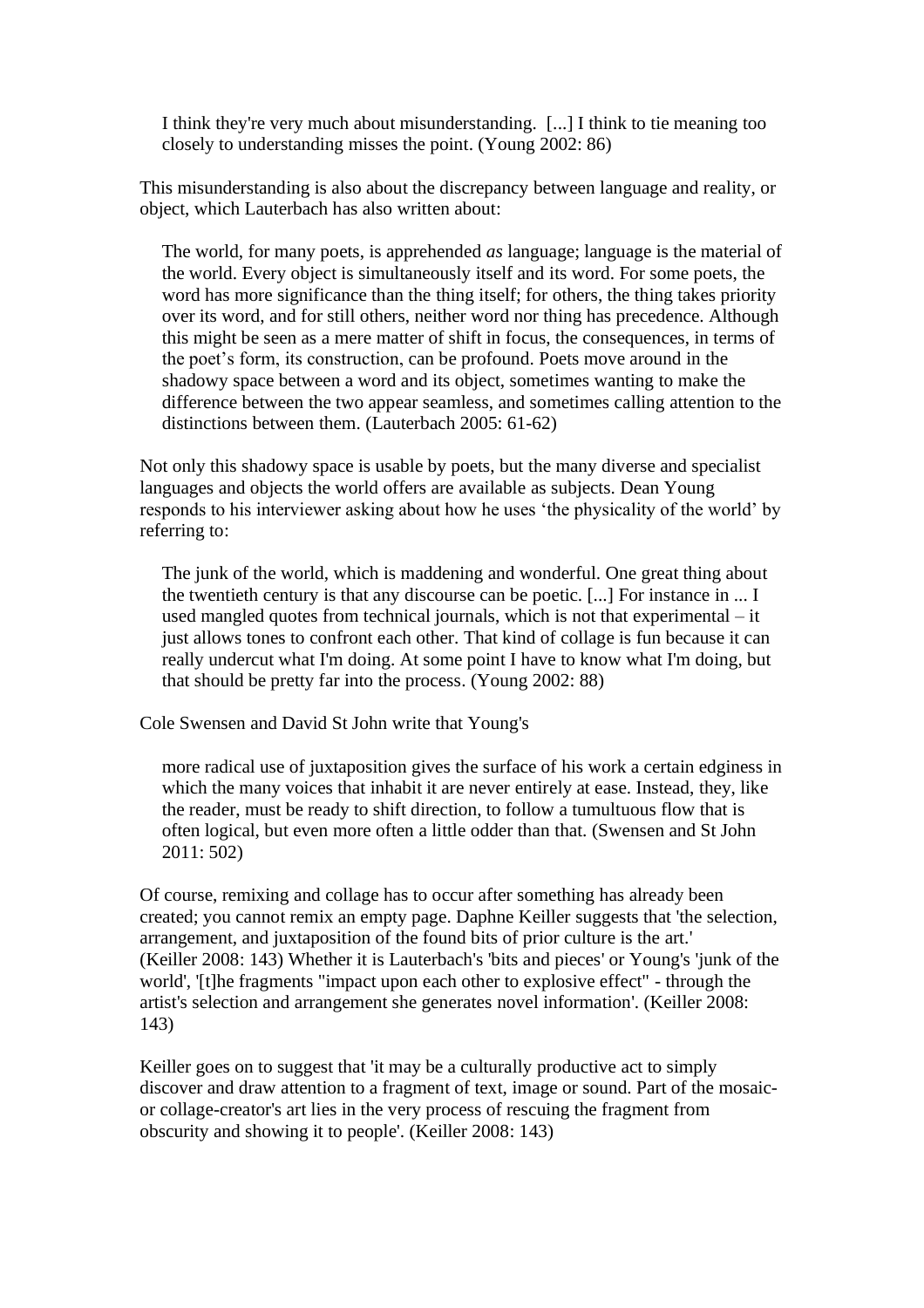In 1995 Robert Sheppard categorized his poem sequence thus: 'The project *Twentieth Century Blues* is a "net/(k)not work". One of its current aims is to link the unlinkable.' (Sheppard 1999: 54)

Three years earlier in 'Poetic Sequencing and the New' he had discussed this in broader, more playful terms:

A network but not a work, a knot of works, not works as labour, but as 'necessary business'. Several networks. Net: the shape of a 3D figure laid flat. Subject to no further deductions. The take home pay. Network: a system of units, stations for broadcasting the same programme. Not: a word expressing denial, negation, refusal. Adv. Same as naught, nought. Knot: Interlacement. Twisting. In some particular form. A bond of union. A difficulty. The main point of a tangle. A complex of lines. A measure of speed. A node or joint in a stem. Knotwork: ornamental work made with knots. Granny knot: a knot like a reef knot, but unsymmetrical, apt to slip or jam. A tangle or careful design? Slip knots let the world through. The net works to capture, the knot works to hold the net. Work: Working the Work, earlier notes on poetics. Working on. Effect directed to an end, that on which one works, the product of work, a literary composition, a book. Works: walls, workshop, an action in its moral aspect. To produce effects. To sail a course, to put in motion, to purge. To provoke. To excite. Or not any of these.

(Sheppard 1999: 39)

which could be summarised by Joe Amato's 'Everything in dialogue with everything else' (Amato 2006: 99) or considered the subject of discussion in another comment by Ann Lauterbach:

Some poets stitch a kind of linguistic web between sites of picturing (description) and sites of telling (narration); some poets make clusters of sound which do neither and both at once, calling attention to the constellating properties of language, its capacity to confound temporal and spatial reality into a third thing: an event which participates in the construction of that reality. The idea that a poem can be granted the status of an *event* that shifts the course of cause and effect in a writer's or reader's life, has little to do with the idea of a poem as a bauble of verbal expressivity. (Lauterbach 2005: 61-62)

The poet and critic Brian Louis Pearce asked me in an interview entitled 'Ordering and Shaping', 'How do you pattern your mosaic? Order your (found) dislocation?', to which I replied 'Same as all poets do. By theme, association, sound, rhyme, assonance, word count, syllable counts, visually, intuition.' (Loydell 2013a: 101)

Pearce had previously challenged the very idea of collage and appropriation:

#### *Wouldn't it have been better to choose your own phrases and ideas?*

Than what? I did choose the titles, I chose every word, phrase and piece of punctuation [...] Each and every one of those poems is mine. My ordering, my words, my phrases – even if they are appropriated phrases, they are given a new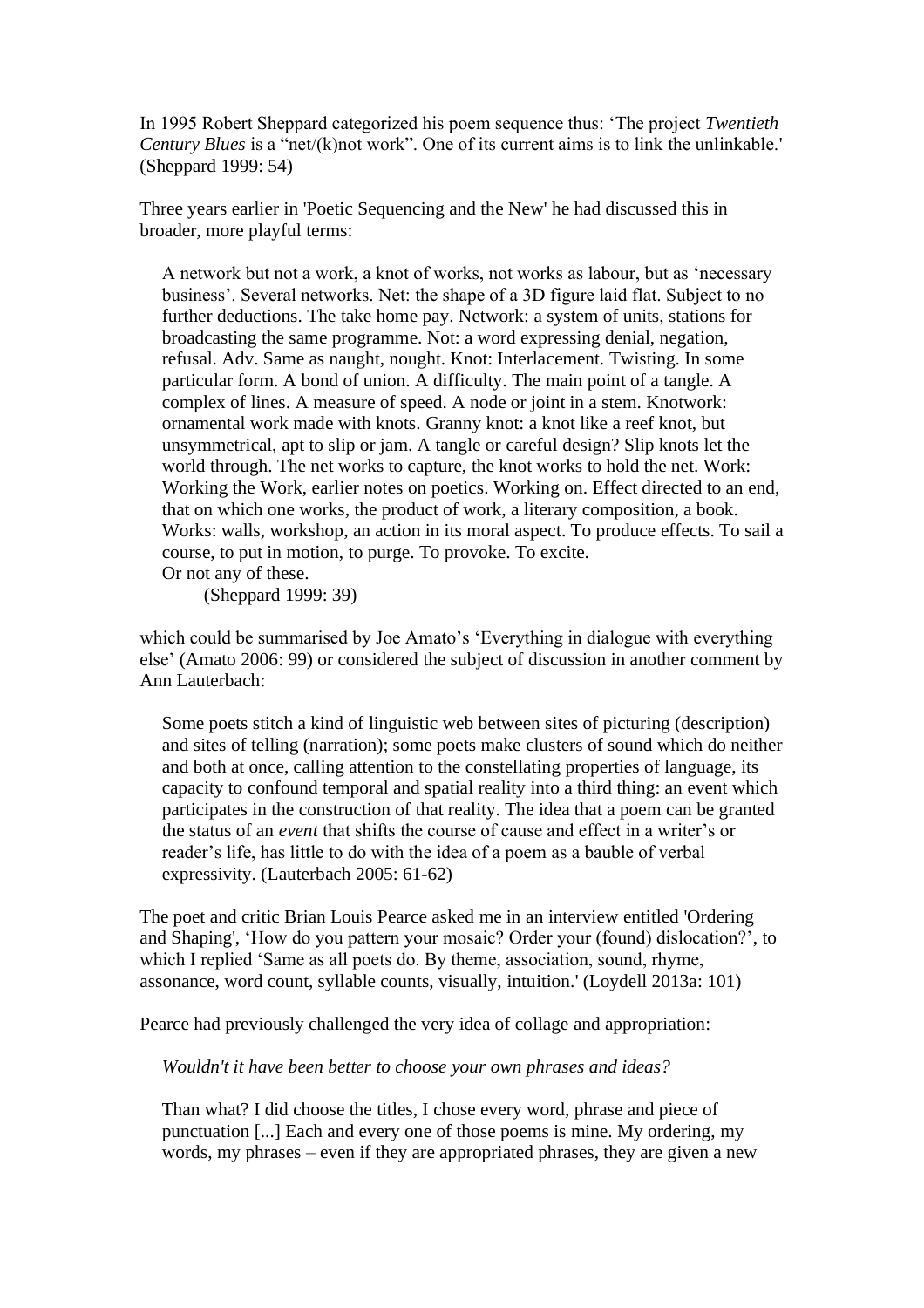context and meaning because I have put them alongside or with other phrases. Collage is only a working method, not an end in itself. (Loydell 2013a: 93)

Whilst Young suggests that when ordering and shaping a poem, at a certain point:

the poem takes on some kind of density, and it starts to coalesce. I may feel like there's a particular trace in it – like a narrative trace – that I can highlight a bit, to establish enough of a center of gravity so that other materials can be organized around it. Then I make selections in terms of musicality and measure. (Young 2002: 88)

Lauterbach is adamant that:

There are only fragments. The world is far bigger and more complex than any picture or whole we mere mortals can come up with. Language is a nice structure into which to place your fragments. If you learn its complexities, vagaries, subtleties – how malleable it is – if you understand language as a sort of fluid whole, a multifarious thing, then your fragments will be fine. You can make wholes from them if you need to, or you can leave them as fragments, as long as you care for (pay attention to) the language itself: how it 'works'. (Lauterbach 2003: 109-110)

In reference to fragments, David Shields states that 'collage teaches the reader to understand that the movements of the writer's mind are intricately entangled with the work's meaning. Forget "intricately entangled with the work's meaning": *are* the work's meaning.' (Shields 2013: 161)

This understanding by the reader can also be seen as evidence of what Barbara Guest calls 'The poem's concealed autobiography. A memoir of itself which is released as it becomes a presence existing in time' (Guest 2003: 40), although this 'concealed autobiography' can also be perceived, suggests Lauterbach, as the poet 'creating a self, in which the self (and so the world) is an anthology under constant revision' or perhaps as a style or tool, where sincerity is appropriated as a poetic device, or voice. (Lauterbach 2005: 65) Young claims that in his poems 'there is usually some vestigal evidence that the narrative voice is aware of itself as a construction, but it may break through that construction to approach something which seems, at times, a lot like sincerity.' (Young 2002: 92)

This mix of confession and apparent sincerity is one of the things I have been interested in producing in my work, and that the anthology *Smartarse* which I edited served as research for. (Loydell 2011a) I wanted to write narratives and stories yet not return to ideas of 'self-expression' or the egotistical narrator who 'shares his experience' with the reader. My back cover blurb stated that:

The poetry I want at the moment is smartarse: a whirlwind mix of comedy, fiction, collage free association, confession, bravado, parataxis and storytelling. It uses or may use experimental or linguistically innovative techniques, be rooted in modernism or postmodernism, but maybe not so that you as a reader would notice. (Loydell 2011a)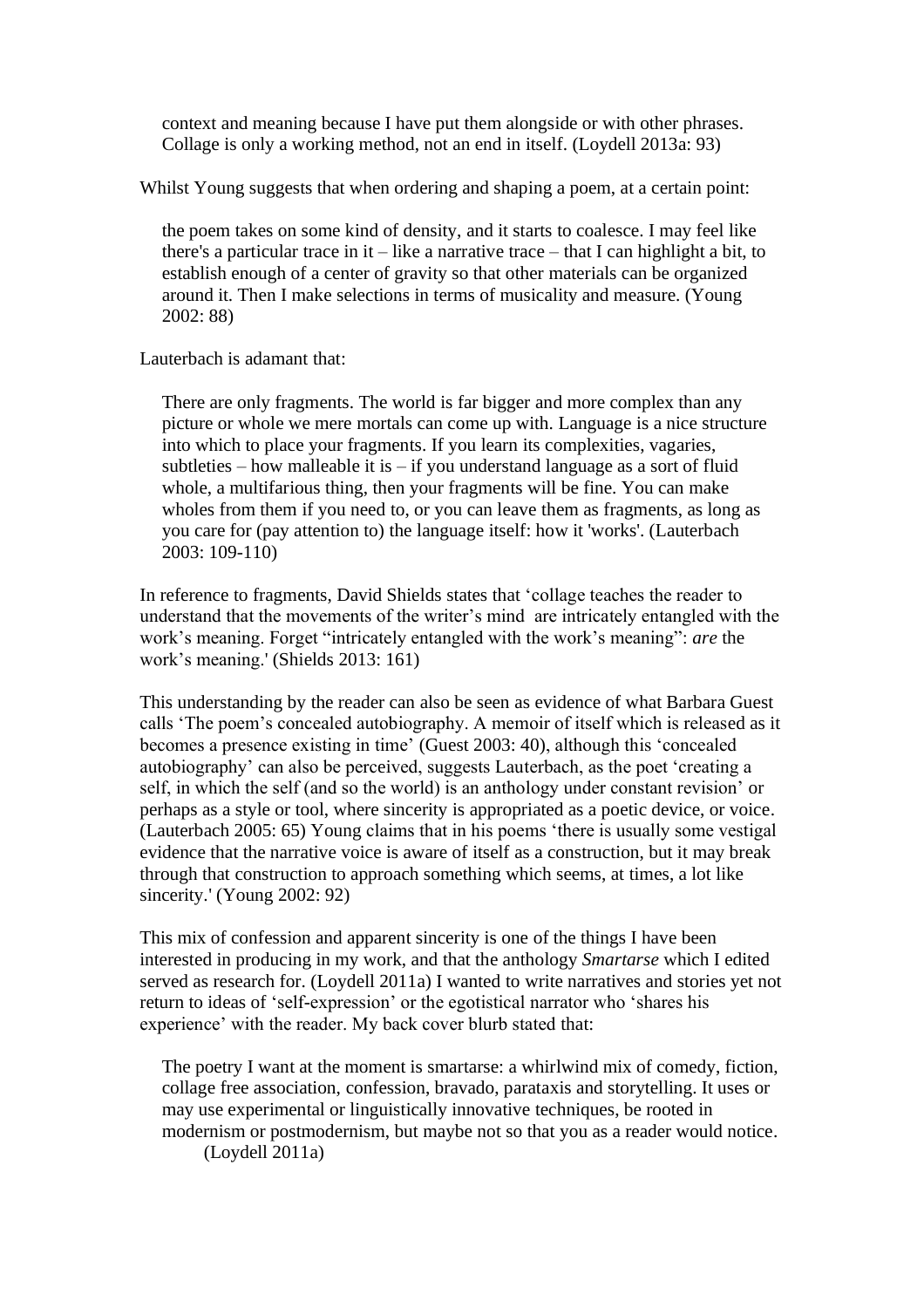and I went on to suggest that:

this poetry is rooted in the freedom of young USA writers who haven't been involved in the sad poetry wars we've seen in Britain. USA writers such as Dean Young and Josh Bell, along with many others, have taken techniques, processes, ideas and poetics from anywhere they choose, without anyone arguing whose poetry it is or whether it's experimental or not. They've revisited the lyric, the confessional, post-Poundian and post-Eliot as well as the Black Mountain schools. They've looked to Ginsberg as much as Frost, Blackburn and Berryman, the New York School, the second New York School, the Narapo Institute, the West Coast, the mid West, to zen and the South.

(Loydell 2011a: back cover)

In his Introduction to *Smartarse* Nicholas Rombes argues that this freedom 'comes from a weird diffuseness borne of the internet' (Rombes 2011: 5), going on to expand his thesis by stating that:

The web in the West – at least in its first iteration – has been a metaphor for freedom, for free-range grazing, for genre-hopping, for the sort of mass turbulence that shattered distinctions between high and low. The web is the commercialized result of postmodernity a place where all the theoretical buzzwords of that movement (identity shifting, hybridity, irony, randomness, self-reflexivity contingency) coalesce in the most pubic of spheres.

(Rombes 2011: 5)

and later goes on to also point out 'a renewed attention to the vernacular' and a 'sense of playfulness'. (Rombes 2011: 5)

This playfulness is important to me. When interviewed I suggested that '[p]laying with words, syntax, rhythm, visual layout for a poet all helps the writer understand how language works.' (Loydell 2013a: 81) The poems in the title sequence of *Leading Edge Control Technology* use the language of 'instruction manuals, technical handbooks and newspaper to produce strange, complex texts whose exact meaning is hard to pin down, but whose coercive and questioning power is unmistakeable' (Loydell 2013b: back cover), as is  $- I$  hope – the humour evident in the often ridiculous juxtapositions and conceptual jumps in the work.

The series of poems entitled 'Animals Are Not Your Friends' which form a kind of poetic spine in *Wildlife* (Loydell 2011b) were written in response to a magazine call for poem submissions upon that theme. I ended up writing 22 poems, all sharing a common form of four verses with five lines each plus a final spoken or quoted phrase, along with repeated or almost-repeated phrases, and variation of phrases: 'the point of thinking' in the first line of verses 1 and 3, and 'Animals are not your friends' at the start of the second and fourth verse. Here is the nineteenth of the series, which draws on the work of land artist Richard Long:

#### ANIMALS ARE NOT YOUR FRIENDS

I am thinking about what you have made, those drawings with water, circles of stone,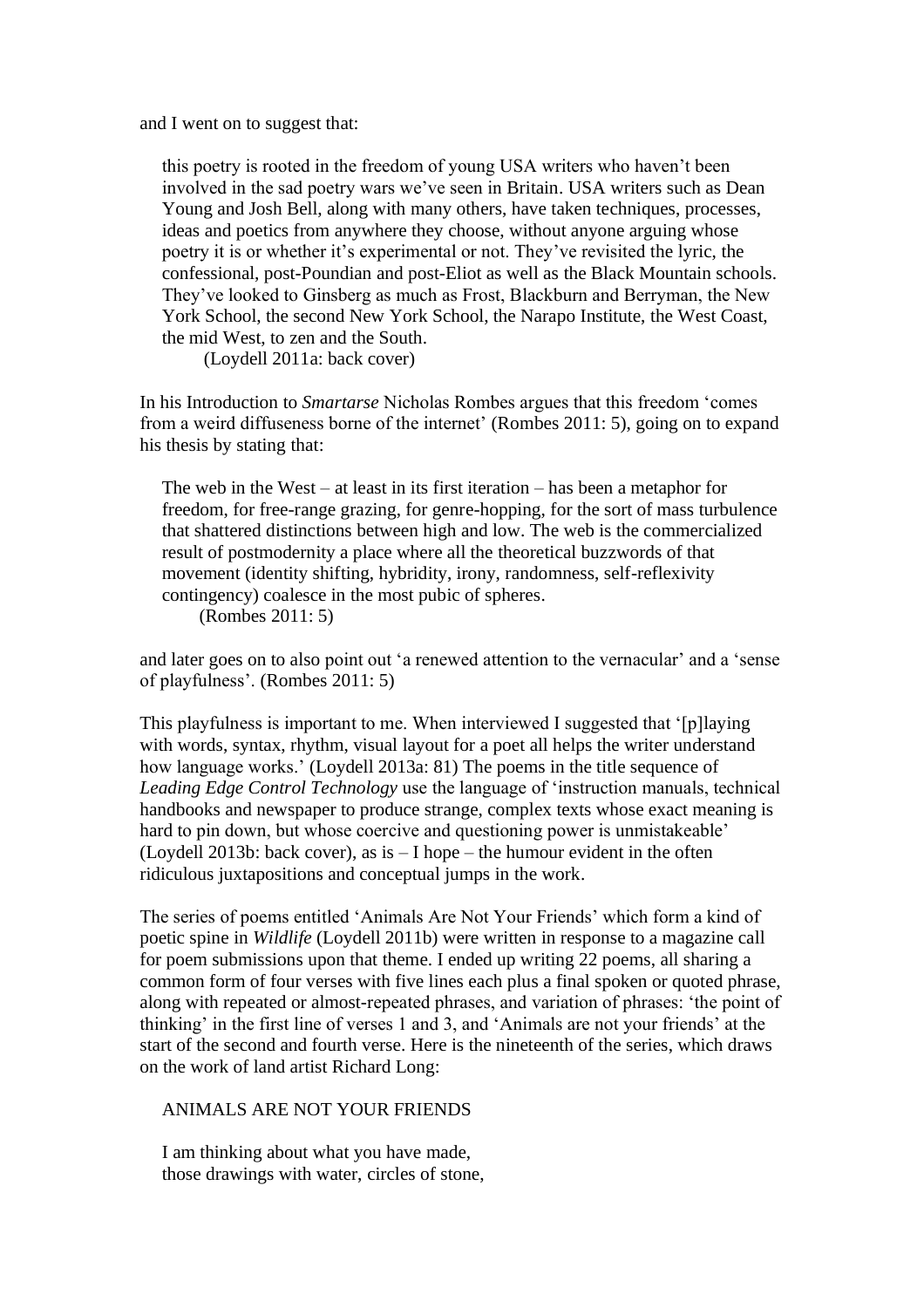marks left on the hills or the beach; about how you then let time and weather blow them away into memory's book.

Animals are not your friends. They plunder for their nest and forage for their food, they run away and don't return, fight other cats at night. It's no use limping home to me, you'll get no sympathy.

I am thinking that it doesn't really matter if you made those marks or took these walks, or if you're who I think you are. There is still mud on the wall and your photographs where text and landscape blur.

Animals are not your friends and art critics are all snakes. What do they know about life or being alone for a week? A stone is a stone is a stone is a stone. Look at where the path might go, at the patterns in the sand.

'I prefer to leave things unsaid.'

(Loydell 2011b: 65)

Throughout *Wildlife* the collaged elements of the poems have been reworked and smoothed over so that grammar and syntax apparently make sense. Yet the parataxis and jumps in thought and/or image remains. In a similar fashion – and as described above – my own poems (with perhaps the exception of *Ballads of the Alone* [Loydell 2013c], discussed below) mix biography with fiction and quotation, often via processes or forms.

The group of poems entitled 'Spray Painting in the Dark' in *An Experiment in Navigation* (Loydell 2008: 94-100), which gathers together the selected and edited results of Google searches, make evident the collage process in visual form by representing the typeface and size of the text found online:

# Paper Securities

 motorways in the rain offices with empty shelves the sound of diesel engines in the dark no show students

 recognising the celestial highs an art form all in itself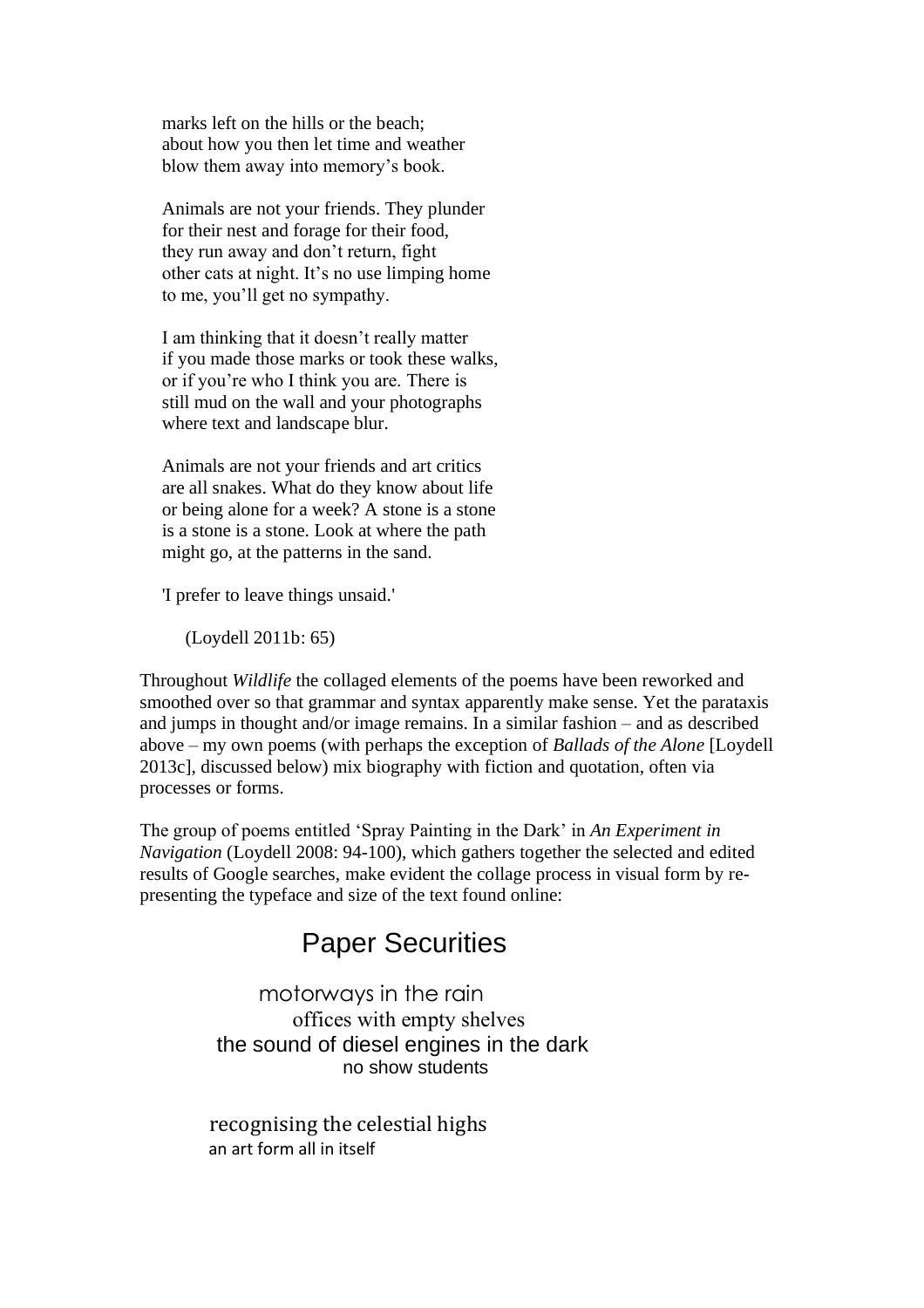# fast moving sun

# a magpie with a beak full of orange peel flies overhead

 wet light glinting on the grid of coloured cars on the roof of the multi-storey

## the grass is always greener

# break language down from simple narrative use

 labyrinths are everywhere jolting awake in just the right way

# the impression of conversations with an angel

## scattered debris among the ruins

 we're living the answer even now terrified of returning home there is no mistaking or escaping the author

## *my photo on the wall two hundred miles from home*

(Loydell 2008: 98)

These six poems adopt a rawer form than 'A Poem's Not for People' (Loydell 2008: 11-13) which is a list poem used as a preface in the same volume and was also written using the results of a Google search. Here is the first third of the poem:

## A POEM'S NOT FOR PEOPLE

a poem's not for people who are afraid the sun won't rise tomorrow who can help themselves but choose not to who think giving advice is beneath them who know the what but not the why

a poem's not for people who are in a hurry to get a job who want to work from home who want their entertainment predictable who hope their hotel room comes with an internet connection

a poem's not for people who are easily dissuaded or discouraged who can't follow a running gag who pick and choose which laws they obey who need to have simple answers

a poem's not for people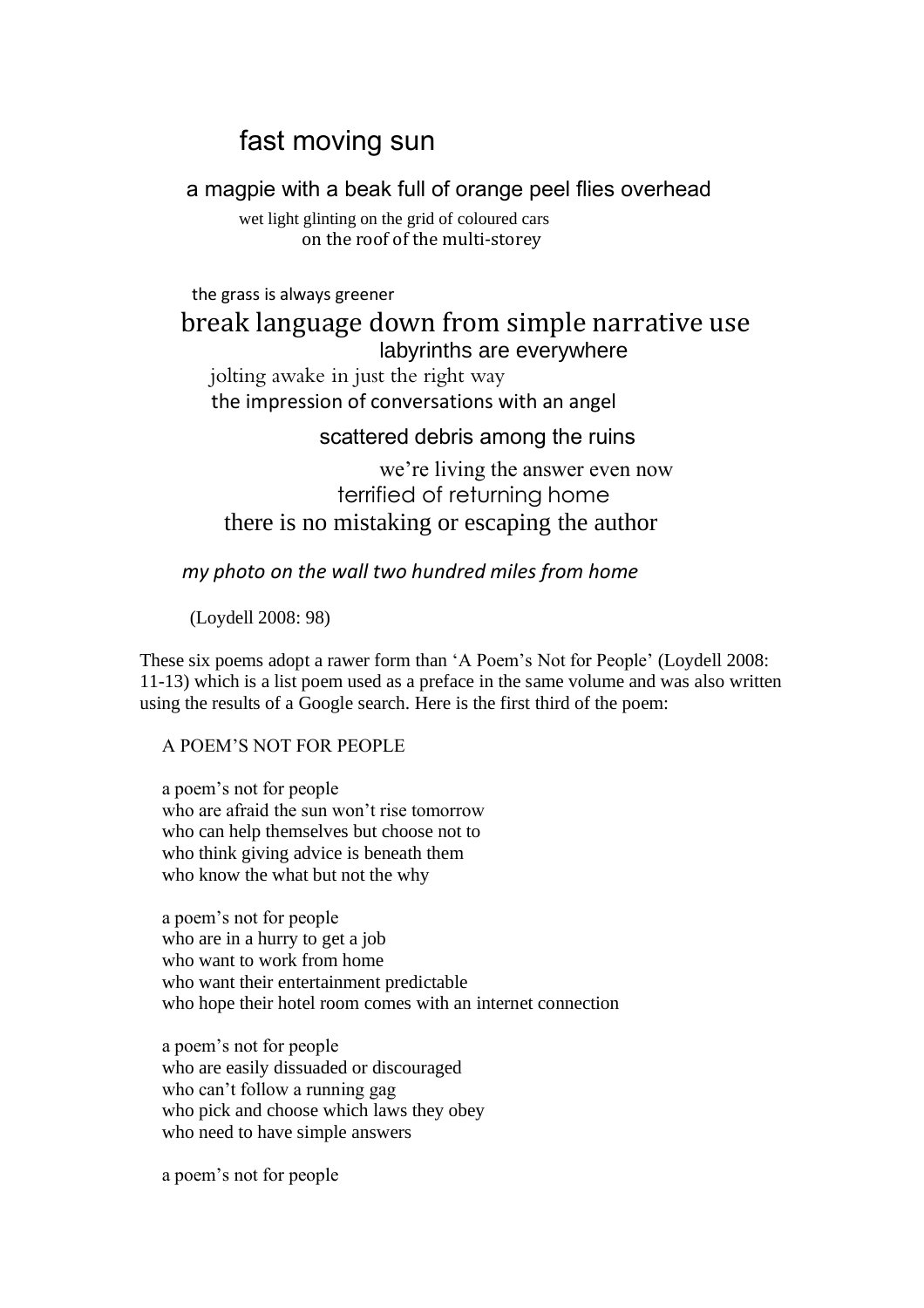who pay attention to television who have merely expressed an interest who are easily offended who giggle every time they see naked breasts

a poem's not for people who have never contemplated Helen of Troy and wondered at a face that could launch a thousand ships

(Loydell 2008: 11)

Elsewhere I have used a small number of texts as the same word pool for a group of poems, 'Endlessly Divisible', (Loydell 2008: 46-64) which touch upon the true events relating to a suspected cancer growth behind my knee but mix it with fantastical voyages of 'the sun boat' and ideas to do with belief and doubt. In 'Secret Lifes' [sic] (Loydell 2008: 102-111) real characters in the village we had recently moved to are juxtaposed with fictional and real memories as well as heard of and imagined events in the past, an imagined yet real social history of our new location. One poem, 'The Secret Life of the Igloo' (Loydell 2008: 105 ) nods knowingly towards the sequence 'A Fire in the House of Ice' (Loydell 2008: 114-133), a series of poems written 'after Mario Merz', the Italian artist who constructs igloos out of glass, steel and other material, and also uses the Fibonacci series to structure his work, as I did in the opening and closing poems of the sequence.

Borrowing an idea such as Merz's use of the Fibonacci series as a structural device gives room to one voice in what, as the title of a previous book of poems, I have called 'a conference of voices'. (Loydell 2004) Using collage and parataxis, the poem can contain many voices, indeed *give voice* to those whose work I have sometimes collaged together.

In *Ballads of the Alone* (Loydell, 2013c) a book containing five sequences of poems about named photographers, each artist is given a voice via quotations from statements and interviews, not to mention descriptions of the photographs; as are critics – via reviews and essays; along with my own written responses, which are sometimes direct responses written in notebooks, or fictional or creative responses to photographic images, but also via my own contextualisation (art or photographic histories, or even what else I am reading at the time or associate with the work under consideration). I am also present as editor and shaper of the collages, and as author, but there also seems to me to be a new, hybrid voice emerging from the juxtaposition of ideas and phrases. The fourth sequence, 'Different Chemistry' is subtitled 'after Joel-Peter Witkin' with the prefatory quote 'I'm alive and in need'. The fourth poem clearly collages together verbal descriptions of Witkin's photos with critical writing about the work:

4

fruit around a baby's corpse disguising things that hurt *excellent excellent extra* fearless image-maker never drops the mask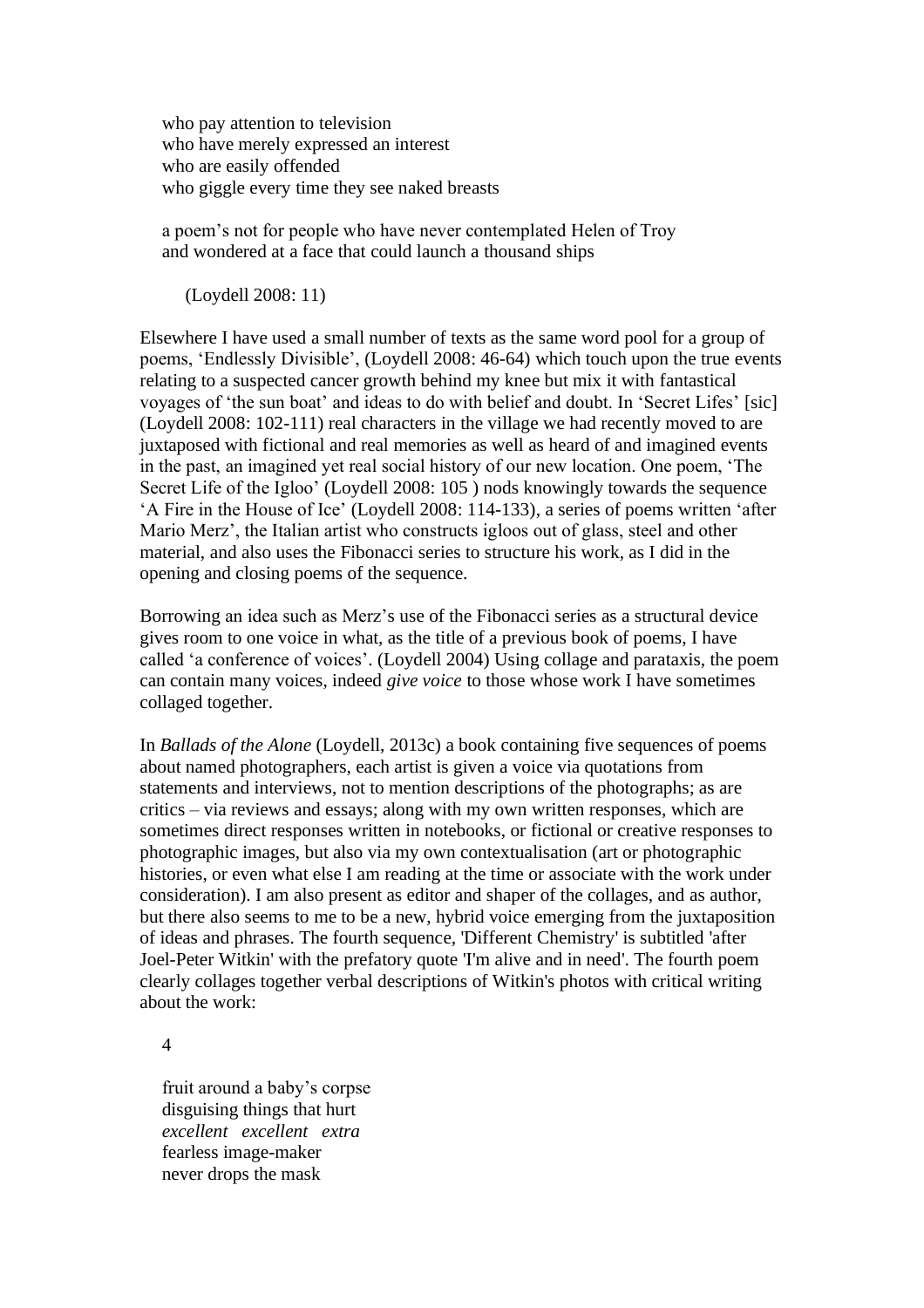blurry timeless image scratched tissue paper fuzz *endless enticing everyone* silence does the talking here another kind of work

being disciplined she burnt it starts the whole process again *expansive eye candy explode* accepting the unquestionable the condition of our lives (Loydell, 2013c: 62)

This poetic voice is of course mine, but distanced from self-expression. Tony Hoagland states that:

Collage is really the practice of a theory of knowledge. Antirational and semiintentional, it takes disorder, coincidence and chance materials as part of its methods and inspiration. By eliminating transition, it embraces ambiguity, improvisation, speed, and multiplicity of meaning. It is expressive, but not primarily self-expressive. It places priority neither on closure, nor on conventional notions of completeness. (Hoagland 2006)

He discusses the idea of voices, too, as well as noting how '[i]n the constant conversation between unity and disunity, juxtaposition plays with omission and collision. It loves the energy of disruption and dislocation. '(Hoagland 2006)

In *Ballads of the Alone* I also undermine this created new voice (or voices) by running found lists of words through the poems, to remind the reader that this is language on the page, that as the poet Cole Swensen says:

if writing on art (or ekphrasis) is a way of looking at art, the degree to which it's conducive lies in the looking and in the viewer, not in the artwork itself. I'm interested too in slightly changing the terms of ekphrasis, which is considered writing that looks at  $art - I'd$  rather consider a writing that makes what it looks at into art by the way it looks at it. (Swensen 2005: 90)

In *Ballads of the Alone* I write about photographs by referencing them via the artist, via my own response, via critical responses and also other material which has somehow become related to it through reading, word or thematic association. Brian Louis Pearce questioned this approach:

*When you take phrases, words, slogans from magazines, adverts, songs or overheard conversations or your own notebooks, what is the associative/integrative process you are aiming at?*

It differs I think. I may organise a poem through word count, syllabics, by the alphabet, by the number of lines, or through a theme or concept. In the end I think associative is the word – I believe that the phrases and interwoven language in my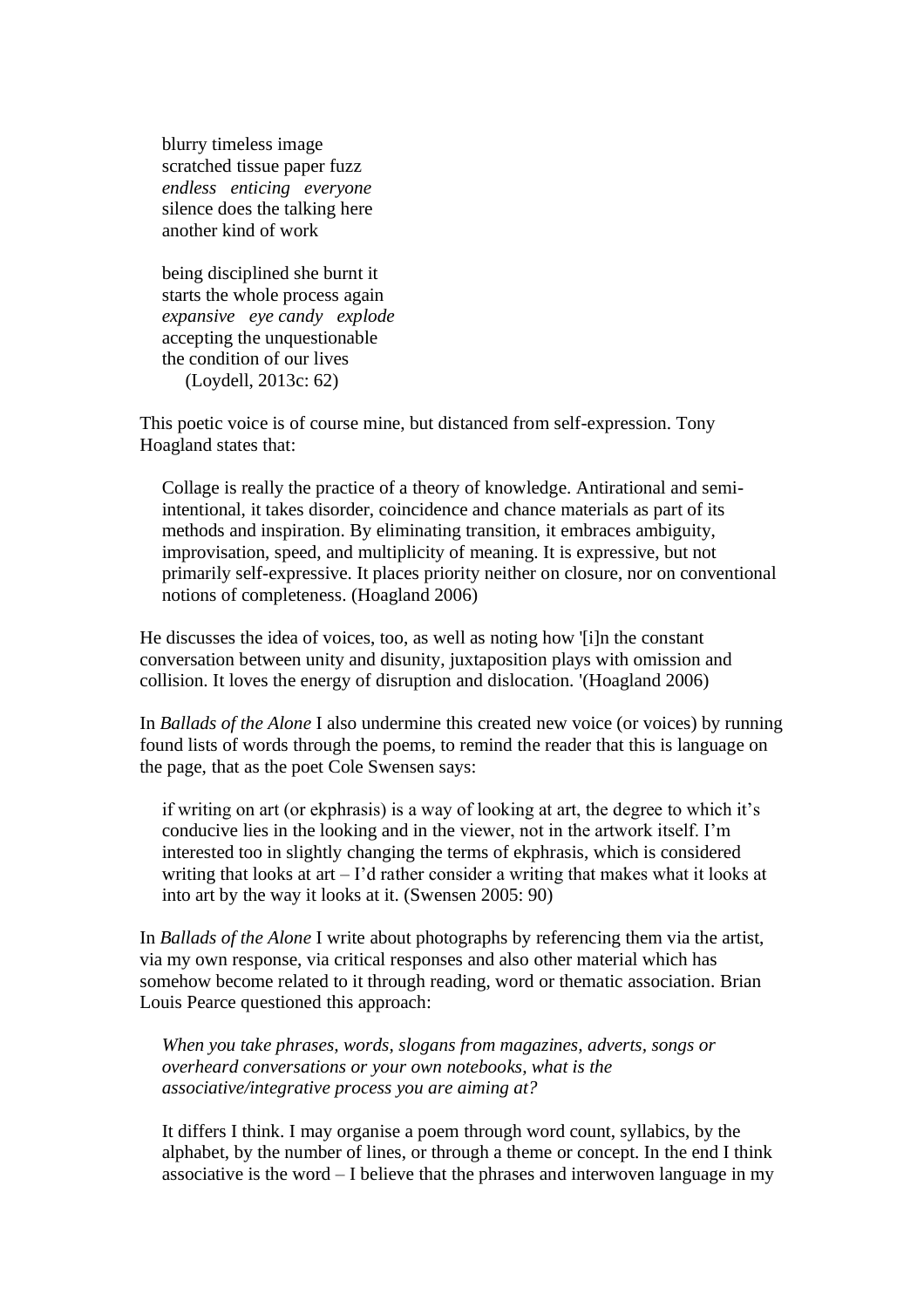poems gradually builds up a web of allusion and intertextual and imagistic links which the reader can then assemble some kind of meaning from. This is unlikely to be a narrative or a coherent argument or statement. It is likely to be open-ended and not offer epiphany or transcendence as any kind of grand closing statement. (Loydell 2013a :94)

The poet John Taggart has also used this approach and articulates it in his 'A Preface' (Taggart 1994: 74) where he discusses how his poem 'Slow Song for Mark Rothko' uses ideas of Gregorian chants, medieval stain glass windows, and Steve Reich's minimalist music to 'work out language equivalents for the qualities of stained glass and Rothko's painting'.

My ekphrastic poems do not actually try to re-present the visual in words, they attempt to do more, to contain creative and emotive responses from myself and others, the artist's or photographer's own poetics and theory, as well as conjure up some associative ideas and images to do with the work. (Interestingly, presenting the *Ballads* poems in 2013 at an informal meeting for researchers, we ended up discussing whether a reader would immediately search for the named photographers online, thus precluding any possibility that the reader might not have some idea of the work, but also meaning the poems could not [or were unlikely to be] read in isolation from the source or subject material.)

In my most recent book, *Dear Mary*, (Loydell 2017) I not only write about colour and the Italian landscape, along with Renaissance painting – particularly Fra Angelico's annunciation paintings, but invent several annunciations by contemporary painters such as Francis Bacon, as well as contemporary annunciations exploring themes such as surveillance, alien abduction, online dating, and the weather forecast. In the title poem I create a new hymn, or song about Mary, assembled from the lyrics of Creedence Clearwater Revival, Dido, The Faces, Patty Griffin, Her Name is Calla, Janis Joplin, Mary Mary, Elvis Presley, Bruce Springsteen, Porter Wagoner and Hank Williams Jr, along with other texts:

### DEAR MARY

Mary, you're covered in roses, in ashes, you're covered in rain, and in babies. In the morning you'll be alright, in the morning the sun's gonna shine.

Emotions split from intellect, spirit split from flesh, a joyful affirmation of the female in salvation. She gave me a sign, she heard me pray, let me know this dark night won't last always.

She said she'd call but that was weeks ago; paradox is echoed in a new spiritual age. A woman's body is to be celebrated as central to nature transformed.

Were you ever in doubt?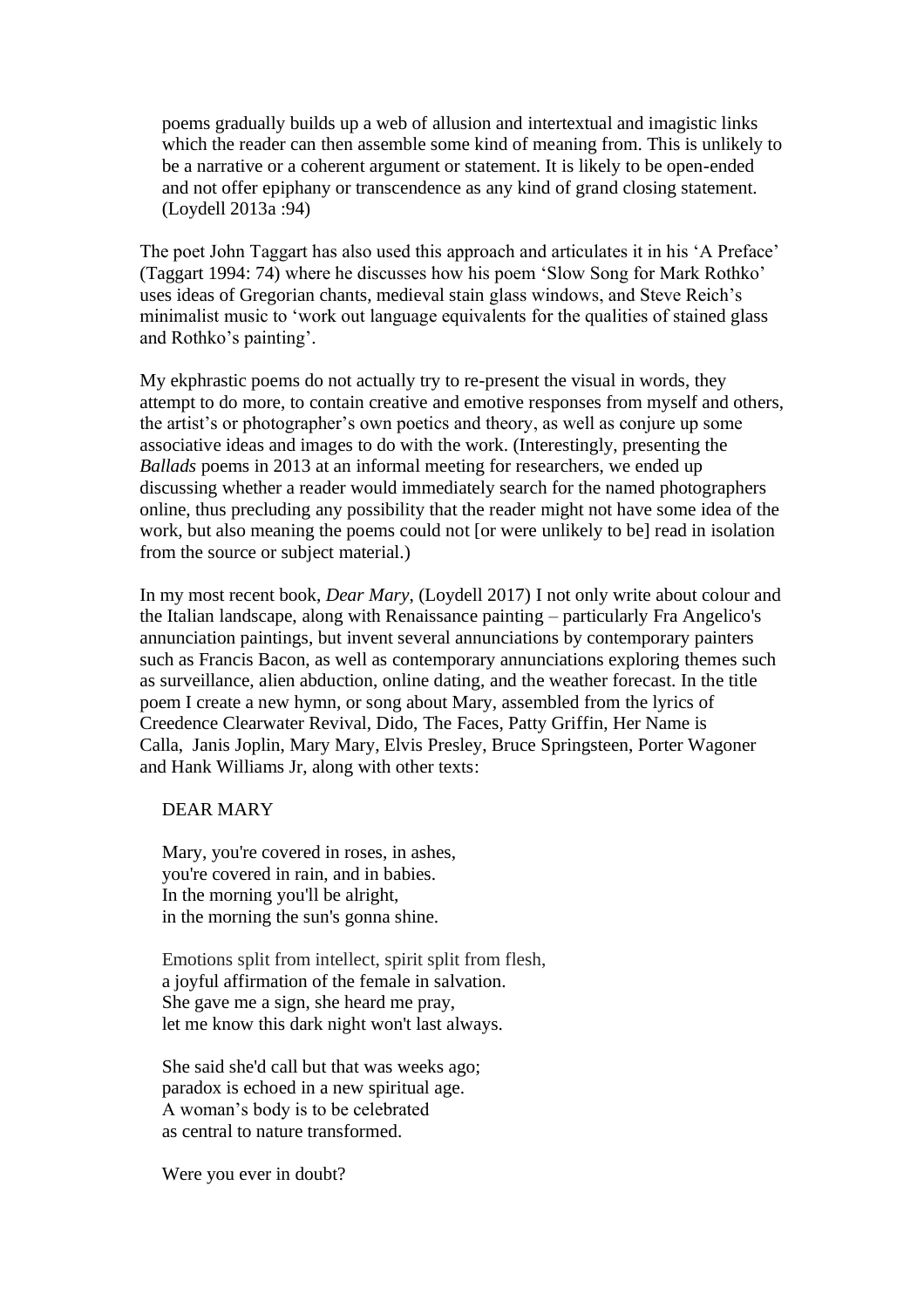Does it help to know you're not the only one? This dark night won't last always, nothing's quite as pretty as Mary in the morning.

I can live with the moods of Mary if that's the way it has to be. A child of confusion, she runs to the hills, past the willows of illusion, trying not to cry.

Sweet Lady Mary has to rest her poor head in a sacred place that is rooted in tradition. Chasing the rainbow in her dreams so far away, she wakes in the morning to breakfast in bed.

She speaks with the voice of an angel, she smiles a heavenly smile, with occasional hints of assertiveness and the power of Mother Eve.

O Mary don't you weep and don't you mourn, we are all divided creatures, fundamentally, and I never lost one minute of sleepin' worryin' 'bout how things might have been.

Lord, tell me the place women occupy in creation and society. I just brought these flowers for Mary, I haven't seen Mary for years.

(Loydell 2017: 72-73)

In other poems, critical writing about colour theory and surrealism are collaged together, angels as well as Joseph are given voices, and I explore what artists might have been thinking as they painted, as well as offering a 'Silent Annunciation' where 'The angel has nothing to say.' (Loydell 2017: 69)

The poet Louise Glück, like myself, is 'attracted to ellipsis, to the unsaid, to suggestion, to eloquent, deliberate silence. The unsaid for me exerts great power: often I wish a complete poem could be made in this vocabulary.' (Gluck 1994: 73) More information often means more questions to ask and potentially be answered, an ever growing network of information and ideas that we constantly have to edit and control to enable us to live our lives in some semblance of the culturally and socially ordinary.

Glück suggests this is:

analogous to the unseen; for example, to the power of ruins, to works of art either damaged or incomplete. Such works inevitably allude to large contexts; they haunt because they are not whole, though wholeness is implied: another time, a world in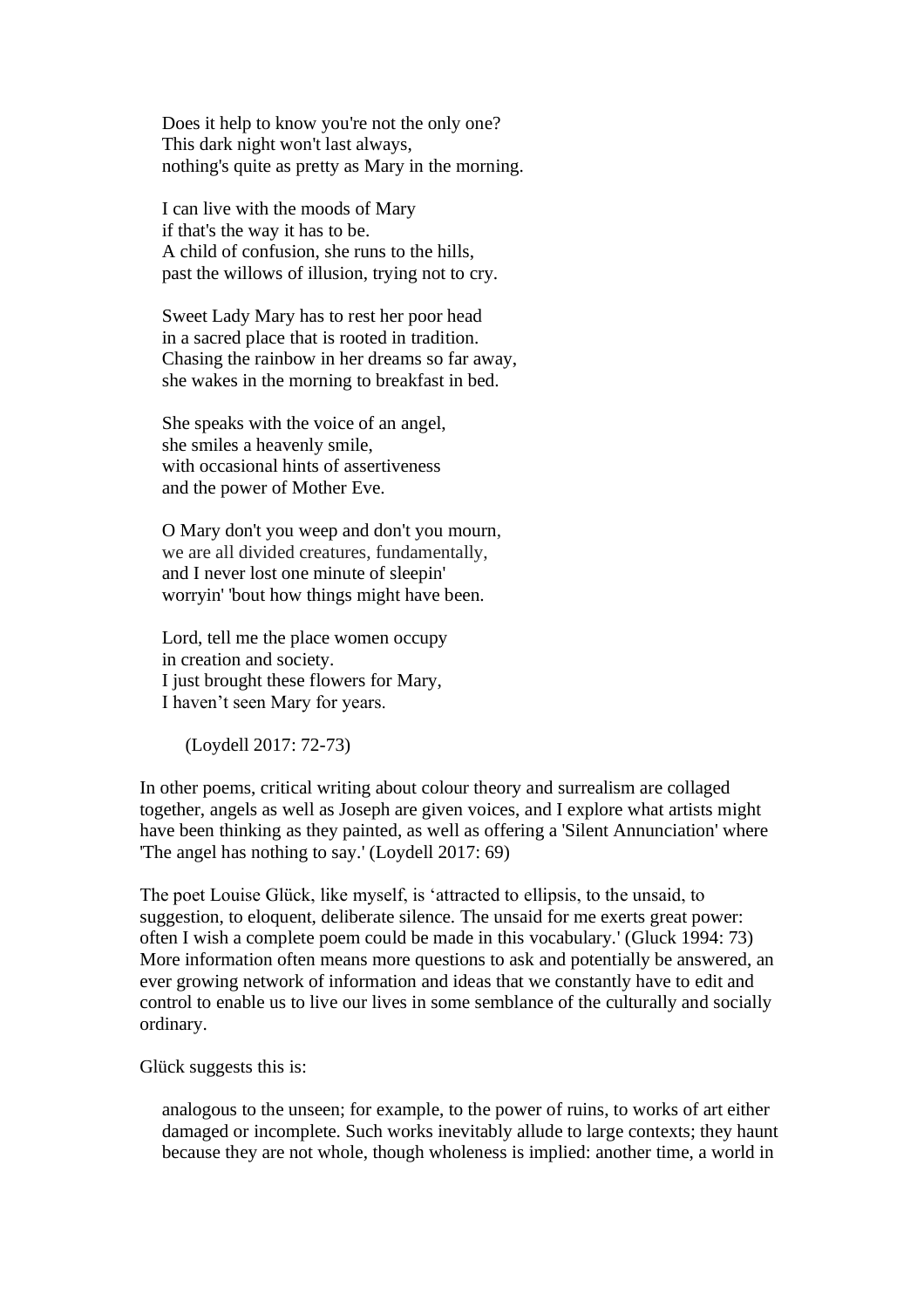which they were whole, or were to have been whole, is implied. There is no moment in which their first home is felt to be the museum. (Gluck 1994: 73)

#### and declares that

It seems to me that what is wanted, in art, is to harness the power of the unfinished. All earthly experience is partial. Not simply because it is subjective, but because that which we do not know, of the universe, of mortality, is so much more vast than that which we do not know. What is unfinished or has been destroyed participates in these mysteries. The problem is to make a whole that does not forfeit this power. (Gluck 1994: 74)

There is obviously a discussion to be had about this power, and what a poet might make of this. My 'conference of voices' along with constructed narratives that resist confession is one way of stepping away from the idea of a poet somehow sharing an original experience, a way to resist the implied egotism of the declamatory 'I' in poetry, although there remains a nagging doubt that, as Dean Young puts it: 'I KNOW MY POEMS ARE AUTOBIOGRAPHICAL, I JUST DON'T KNOW WHO THEY ARE ABOUT.' (Young 2010: 142)

My poems remain personal, but not confessional, self-expressive but mediated through form and construction. Associative and hybrid rather than linear or narrative, as I explained to Brian Louis Pearce:

All I'm trying to do in my recent work is order and shape ideas, but also allow the reader to construct their own poem. I think my structures reflect the way we think, which isn't in a linear fashion, but by skittering all over the place, in a strange network of leaps, bounds and regressions. My poems hover around and above a theme or idea, throwing associative matter, themes, ideas and images into a patterned whole, and – hope – slowly allowing the poem and reader to move along. (Loydell 2013a: 84)

I have no wish to dictate or tell the reader something; that seems to me to hold the author up as having something to say. I'm more interested in discussing and sharing experience and information with readers. Perhaps together, using process, remix, juxtaposition, assemblage and selection, we can learn to write together in the way Mark Amerika suggests:

Once you teach yourself to formally compose an on-the-fly remix that samples from the date of your experience and the experience of all your creative coconspirators, opportunities start opening up that enable you to invent new social media art practices that nurture your creative trajectory. (Baker 2012)

#### **Works cited**

Amato, J 2006 *Industrial Poetics. Demo Tracks for a Mobile Culture*, Iowa City: University of Iowa Press

Andrews, B 1984 'Text and Context, in Andrews and C Bernstein (eds) *The L=A=N=G=U=A=G=E Book*, Carbondale: Southern Illinois University Press, 31-38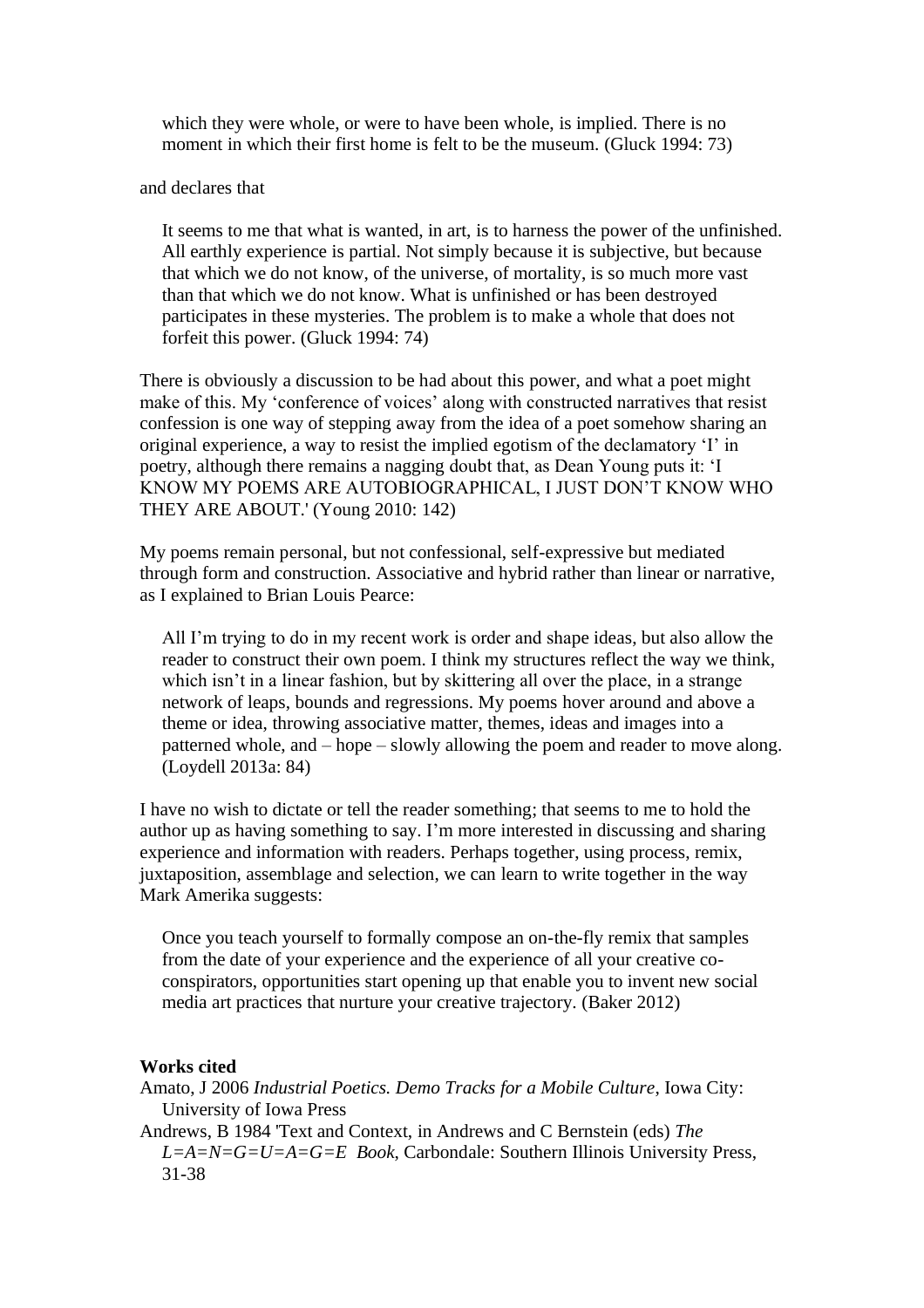- Baker, C 2012 'Mark Amerika interview' in *Vague Terrain*, 16 June, http://vagueterrain.net/journal22/amerika/01 (accessed 24 February 2014)
- Bernstein, C 1984 'Stray Straws and Straw Men', in Andrews and C Bernstein (eds) *The L=A=N=G=U=A=G=E Book*, Carbondale: Southern Illinois University Press, 39-45
- Bernstein, C 1991'What's art got to do with it?' in *My Way. Speeches and Poems,* Chicago: University of Chicago Press, 36-51
- Conte, J M, 1991 *Unending Design: The Forms of Postmodern Poetry*, Ithaca: Cornell University Press
- Glück, L, 1994 *Proofs and Theories. Essays on Poetry* Hopewell: The Ecco Press
- Goldsmith, K 2011 *Uncreative Writing,* New York: Columbia University Press
- Guest, B 2003 *Forces of Imagination. Writing on Writing* Berkeley: Kelsey St
- Hoagland, T 2006 'Fragment, Juxtaposition, And Completeness: Some Notes And Preferences' in *The Cortland Review*, issue 33, August, http://www.cortlandreview.com/issue/33/hoagland\_e.html (accessed 3 October 2006)
- Keiller, D 2008 'The musician as thief: Digital culture and copyright law', in P Miller (ed) *Sound Unbound. Sampling Digital Music and Culture* Cambridge, MA: MIT, 133-150

Lauterbach, A 2003 'interview' in D Kane (ed) *What Is Poetry: Conversations with the American Avant-Garde,* New York: Teachers & Writers Books, 109-111

- Lauterbach, A 2005 *The Night Sky. Writings on the Poetics of Experience,* New York: Viking
- Loydell, R 2004 *A Conference of Voices* Exeter: Shearsman
- Loydell, R 2008 *An Experiment in Navigation*, Exeter: Shearsman
- Loydell, R (ed) 2011a *Smartarse,* Newton-Le-Willows: Knives Forks and Spoons Press
- Loydell, R, 2011b *Wildlife,* Exeter: Shearsman
- Loydell, R 2013a 'Ordering & Shaping. Rupert Loydell interviewed by Brian Louis Pearce' in Loydell, R *Encouraging Signs: interviews, essays & conversations,* Bristol: Shearsman, 81-103
- Loydell, R 2013b *Leading Edge Control Technology*, Newton-Le-Willows: Knives Forks and Spoons Press
- Loydell, R 2013c *Ballads of the Alone,* Bristol: Shearsman
- Loydell, R 2017 *Dear Mary*, Bristol: Shearsman
- Miller, Paul D 2016 'From Many, Into One' in D Augaitis, B Grenville, S Rebick (eds) *MashUp: The Birth of Modern Culture*, London: Black Dog
- Rombes, N 2011 'Introduction' in Loydell, R (ed) *Smartarse,* Newton-Le-Willows: Knives Forks and Spoons Press, 5-6
- Sheppard, R 1999 *Far Language: poetics and linguistically innovative poetry 1978- 1997* Exeter: Stride
- Shields, D 2013 *How Literature Saved My Life,* London: Notting Hill Editions
- Swensen, C 2005 'Interview with Cole Swensen' in *Jubilat*, ten, Amherst: University of Massachusetts, 81-94

Swensen, C and St John, D (eds) 2009 *American Hybrid,* New York: Norton

- Taggart, J 1994 'A Preface' in *Songs of Degrees. Essays on Contemporary Poetry and Poetics*, Tuscaloosa: University of Alabama Press, 70-75
- Young, D 2002 'Interview with Dean Young' in *Jubilat*, four, Amherst: University of Massachusetts, 86-101